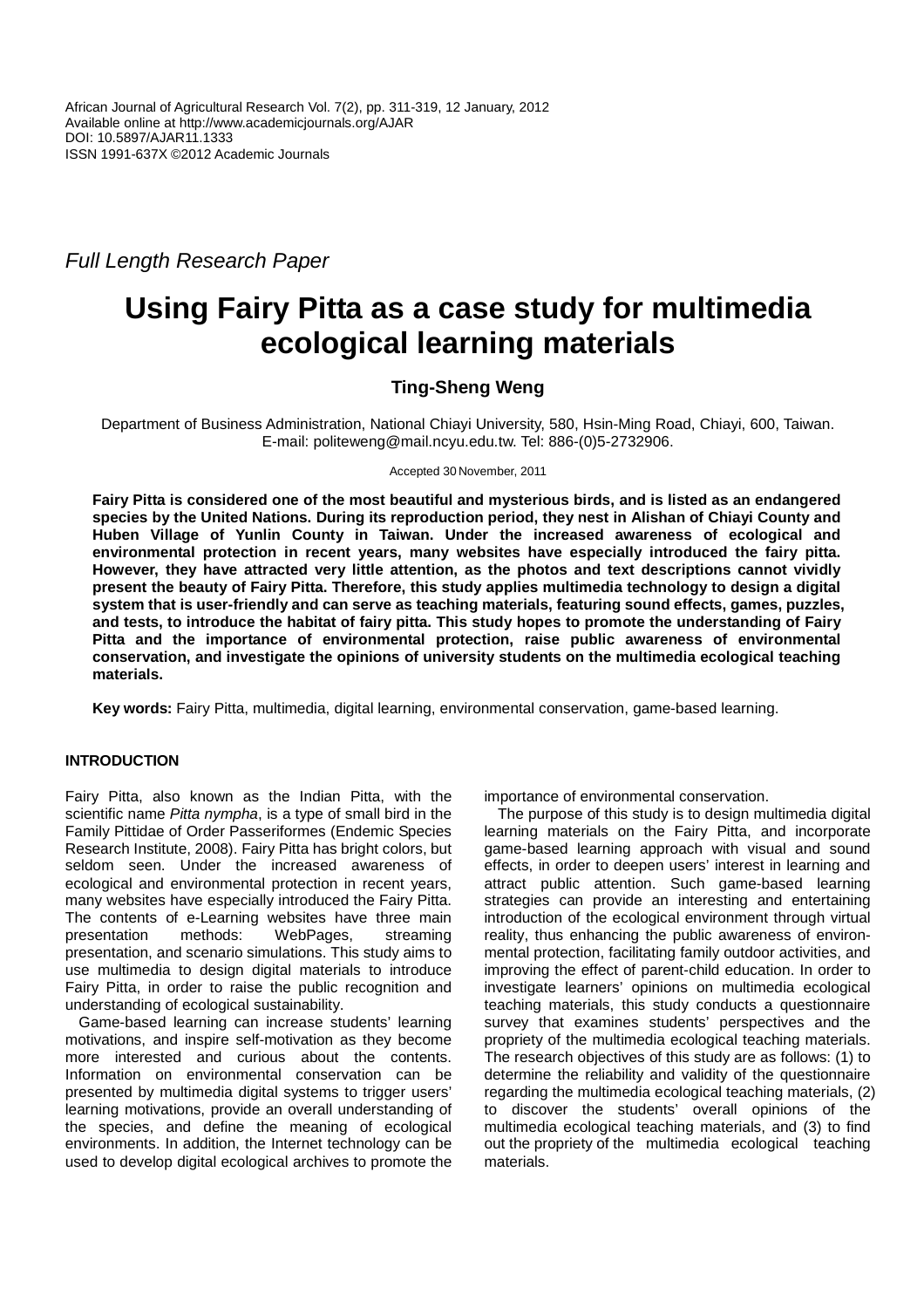## **LITERATURE REVIEW**

### **Characteristics of digital game-based learning**

Games have always played an important role in our lives. Prensky (2001), who promotes digital game-based learning, mentioned that the 21st century is the era of digital game-based learning. Prensky (2001) referred to the generation born after 1975 and grew up along with technology as the G-generation (Game generation). The emergence of the G-generation and the popularity of the personal computer after 1985 triggered the prevalence of digital simulation games. Past studies emphasized on the benefits of games to children's learning, and suggested that games should be included in teaching objectives. Game-based learning can also overcome boredom in the classroom. Rosas et al. (2003) indicated that games are important factors to enhance children's development in cognition and social skills, since children are required to think in order to solve the challenges of the games. They can acquire knowledge and skills while watching others play, and learn how to interact with others. Entertaining digital games and gaming experience can easily attract users to game-based learning. Children's increased exposure to digital games and their impacts have been widely discussed and studied. Digital games are no longer for entertainment only, as studies have proved that they are beneficial in many ways. Hong (2003) suggested that increased intelligence of people from countries with advanced technology and information affluence is not reflected by literacy rates, but rather in the non-literary abilities of dimension and judgment, which is the performance focus of the Raven's (1938) test. Flynn (1987) further analyzed young adults in 20 countries, and found that the main differences of the recent generations is "digital games", as related to computer, TV, and other multimedia. Thus, the increase of non-literary intelligence is very likely resulted from digital games.

Digital learning can also be achieved through Virtual Reality (VR), which uses a microcomputer system and simulator to simulate movements similar to a real environment. Sensory scenarios are created using visual and sound effects for real-time interaction between human and machine. Virtual reality may be defined as, "a science to integrate human with information technology." Burdea (1993) proposed that virtual reality is a high-tech user interface that includes real-time, immersion, and interactive dynamic simulation techniques. It manipulates the multiple senses of humans, allowing smooth immersion into a computer constructed environment with realistic feelings (Tung et al., 2003). Virtual reality covers three dimensions: imagination, interactive relationship, and immersion (Burdea, 1993). The progress of virtual reality techniques allows increased creativity and convenience through different applications. Achieving the result of immersion depends on the computer graphics

and human-machine interaction relationship created by the system.

Digital learning allows users to study anytime and anywhere, and utilize the resources to acquire professional and technical skills. It can strengthen the connection of work, life, research, and society, and improve the ability to adapt to alterations or transitions. In addition, the cost for developing teaching materials can be reduced as material design and course management become ever more convenient. Material contents can be easily updated for a wider range of users, and a national promotion plan could help Taiwan evolving into a digital society. In terms of academic and industrial development, the overall competitiveness of the country can thus be raised in this knowledge economy era.

#### **Immersive learning and game-based learning**

Csikszentmihalyi (1975) defined immersion as follows: "Users enter into a mode of common experience. They seem to be absorbed and concentrate their mind on a very narrow scope. Some irrelevant senses and thoughts are filtered out and they lose their ego-self. They only react to certain concrete goals and explicit feedback. They have a sense of control by controlling the environment." In other words, it is "an overall experience that people feel when they are fully immersed in what they are doing" (Moon and Kim, 2001). Ghani and Deshpande (1994) suggested that there are two features of immersion, which are "complete concentration in the activity" and "enjoyment brought from the activity." They also proposed that "cognitive challenge" and "sense of control" are the two main factors affecting the immersion experience, as the effect of the immersion experience allows users to pay attention to the process, not the result, and lose their sense of time. Moon and Kim (2001) argued that the entertaining effects can explain hidden motives, and proposed measurement through "concentration", "curiosity", and "enjoyment" based on Csikszentmihalyi's theory.

Visually oriented people like to use visual tools, such as graphs, charts, and pictures to process information, while verbally oriented people prefer to acquire information through reading or listening to verbal media (Jonassen and Grabowski, 1993). Richardson (1977) found that there are many characteristic differences between visual and verbal orientation. The thought processes of visually orientated people are more concrete, and they prefer to use real objects or imageries to assist their thinking; whereas, the thought processes of verbally orientated people tends to involve the manipulation of abstract symbols. In addition, the thought patterns of visually orientated people are subjective self-orientation, while verbally orientated people are inclined to objective task-orientation. Paivio (1971, 1986) proposed a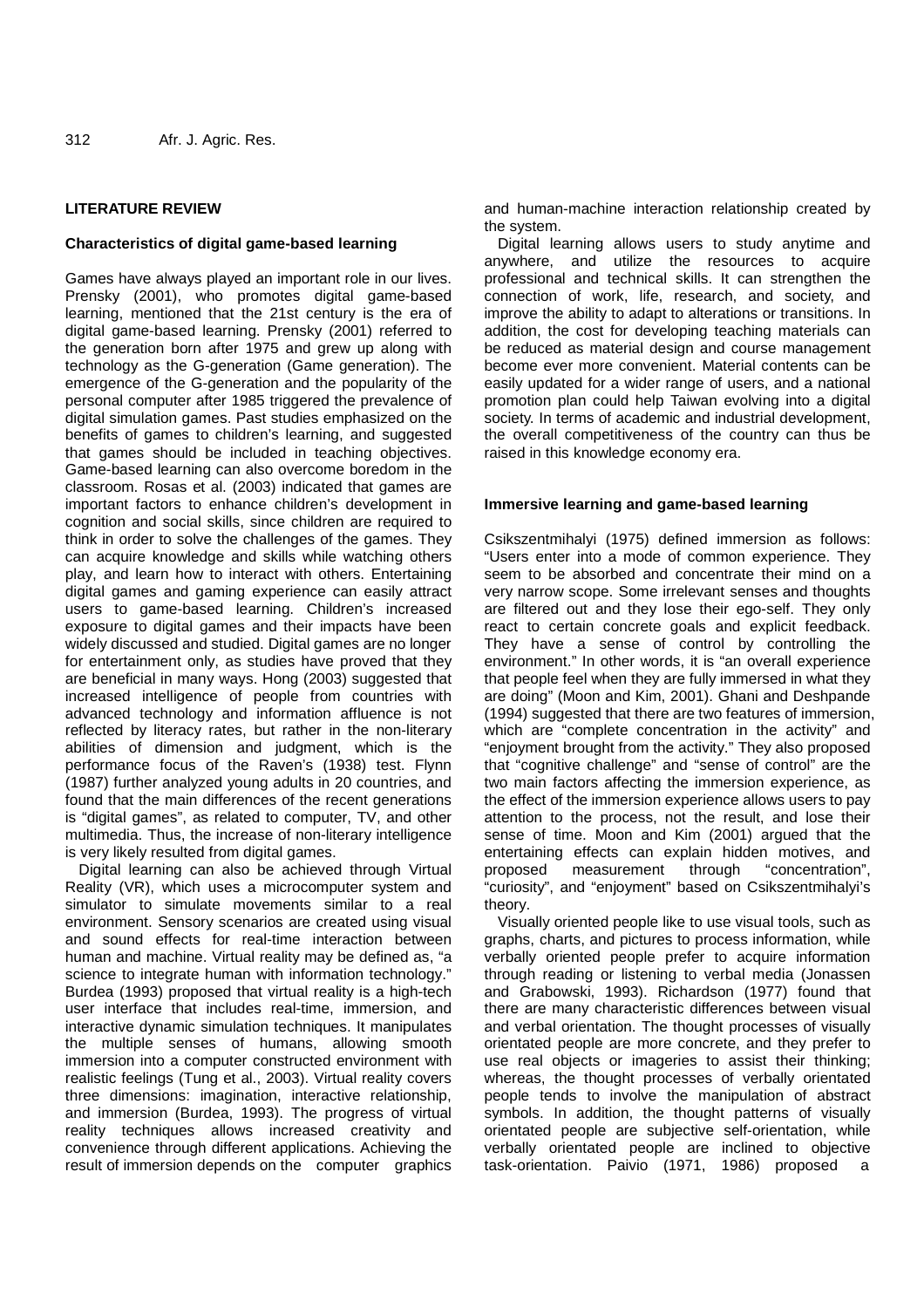dual-coding theory to explain how people collect and process information. He considered that the human cognition system contains verbal related information, such as languages and written words, which are processed, coded, and stored in the verbal system of a vocabulary memory area. The system is also responsible for processing visual imagery information, which is then coded and stored in the imagery system of an imagery memory area. According to Paivio, the human cognition system consists of two presentation systems, verbal and visual, which are connected to assist each other. Theoretically proven, graphs can assist text learning. Mayer (1997) indicated that a good multimedia assisted learning system could help learners to establish effective learning practices. Guo and Chou (2006) suggested that multimedia systems could help learners utilizing working memory to select, organize, and integrate information. In terms of learning effects, visually oriented people perform better with combined graph and text materials, rather than mere texts. The most important principle of multimedia design is the inclusion of visuals, words, and sounds.

The entertaining element of games allow learners to maintain their focus for a longer period of time, which helps to develop higher-level cognitive skills in a more casual and natural manner. Learning effects are further enhanced through participation motivation to accept gaming challenges. Stepping away from traditional educational methods, simulation and gaming activities are designed to raise students' interests, improve their skills, give them a break from tight classroom learning schedules, and provide educational information that users are willing to repeat (Kim and Keiiough, 1991). In game-oriented teaching, digital games feature challenges, spark curiosity, and encourage fantasy and imagination, which are all natural stimulus for arousing students' motivation to learn (Malone, 1980) and stimulating immersive learning. Therefore, game-based learning can voluntarily raise students' learning motivations through interest and curiosity. Game-based teaching methods are also known as game-based computer-assisted learning, and the inherent nature of games makes them attractive to children, young adults, educators, and parents (Hsiao et al., 2005). Ellington et al. (1982) proposed that learning processes of games are more entertaining, learners can remain focused for longer intervals of time; they cultivate higher-level cognitive skills easily and naturally, and appeal to all. Games are the most commonly applied method for training skills of creativity.

#### **Special features of digital games for learning**

Kiili (2005) proposed the Experiential Gaming Model, stating that when designing digital learning games, there are three key points to be considered: psychology, education, and game design. In terms of psychology, the purpose of educational games is to provide learners with challenges related to a key mission (that is, learning purpose), and expect that learners would have an opportunity to experience the flow, which refers to a state of mind. Under this state, people would be completely involved and fully immersed in a certain activity (Csikszentmihalyi, 1991), and obtain the best participation experience during the process. When they are in the state of such an experience, they would forget whatever surrounds them, concentrating only on the activity at hand. In a computer-mediated environment, there are certain factors contributing to a user's experience of the flow, which is concentration, clear goals, instant and proper feedback, and desire to control the game, challenges matching one's skill level, and playability and applicability of the game (Chen et al., 1999; Hoffman and Novak, 1996). In terms of education, Kolb (1984) proposed the Experiential Learning Model, which served as a complete theoretical foundation for the integration between game design and education. The model suggests that the nature of learning is a chain of target oriented activities, and it emphasizes on the importance of direct experience and reflective observation. The theory divides learning into four stages: concrete personal experience, observation, and reflection, forming abstract concepts, and testing new concepts. These four stages are cyclic, and stages follow each other in close sequence. In terms of game design, three sets of digital game measurement principles are concluded from literature review, which are: the GameFlow Model (Sweetser and Wyeth, 2005) for general measurements of commercial and entertainment games; the Experiential Gaming Model (Kiili, 2005) for the measurement of educational games; and a specifically designed framework for evaluating game- and simulation-based education games (Freitas and Oliver, 2006).

The GameFlow Model contains eight core elements: concentration, challenge, skills, control, clear goals, feedback, immersion, and social interaction. These are the factors contributing to player enjoyment during the gaming process. The Experiential Gaming Model suggests that factors, such as clear goals, feedback, concentration, applicability, skill development, and game control, affect players' experience of the flow. The framework for evaluating game and simulation-based education games sets its target to help teach designers to design a methodology that can immerse games into teaching scenarios. The framework suggests that four dimensions, which are student, teacher, tools/resources available, and game presentation, should be taken into account in order to design a teaching methodology that can immerse games into teaching scenarios.

In addition to considering the three key points, as mentioned earlier, when designing digital learning games that offer learner enjoyment, some scholars suggested that compared to the design of general commercial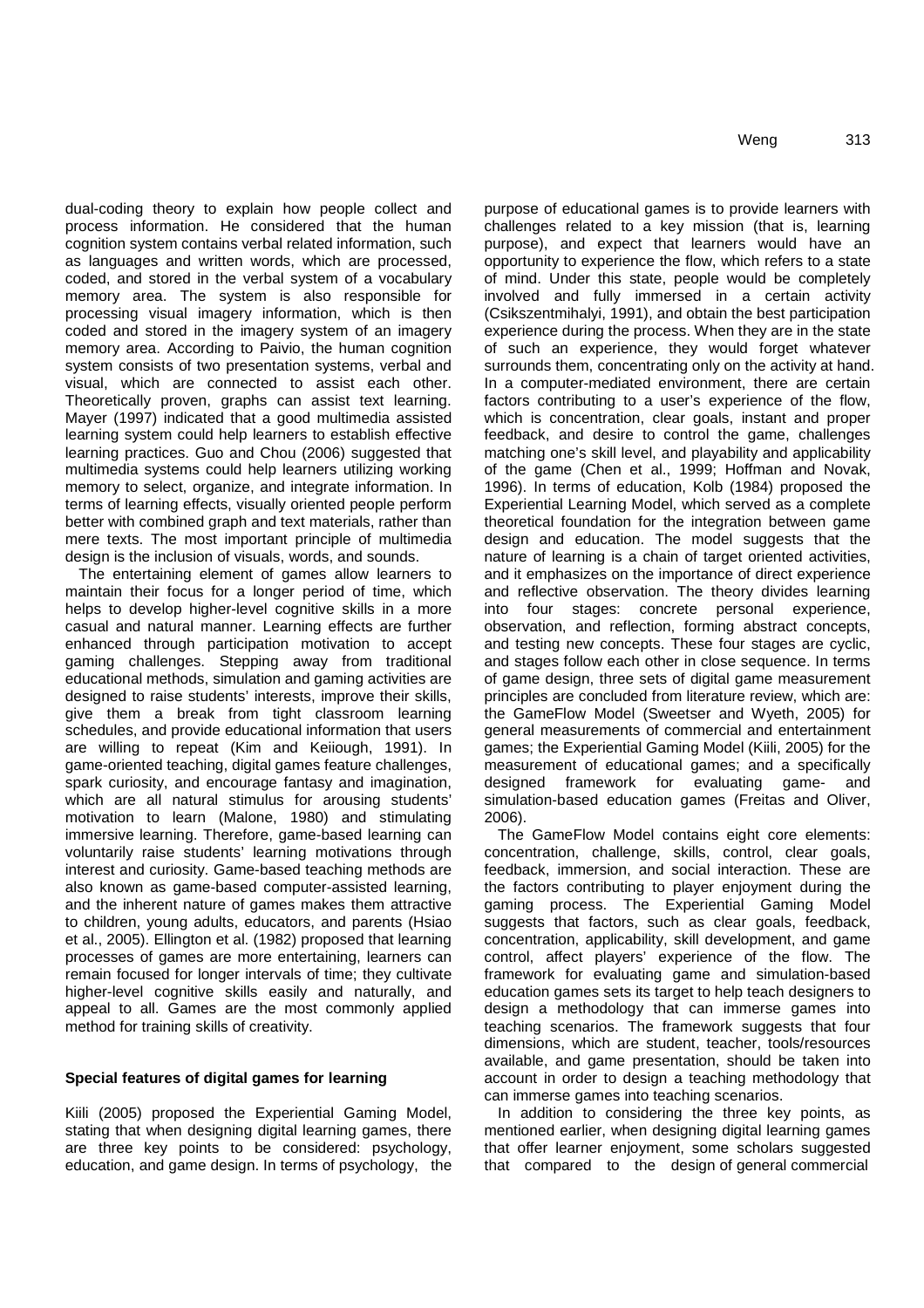

**Figure 1.** Presentation flow of teaching content of digital Fairy Pitta.

(leisure) games, factors such as situated context in learning, learning theory and application, and learners' (individual and group) quality, should be considered when designing learning games (Freitas and Oliver, 2006). In addition, acquired knowledge varies as learners achieve their goals because their expected learning goals are different (Bloom, 1984; Jonassen, Mayes and McAleese, 1993; Biggs, 1999). Therefore, when designing and applying digital learning games, different styles of games should be designed based on different knowledge levels, knowledge types, and contexts to be applicable to teaching (Prensky, 2001).

#### **RESEARCH METHODS**

#### **Construction of teaching content**

This study conducted field investigation to collect data on the habitats of Fairy Pitta, and employed multimedia technology to integrate the data and create animated teaching materials. The contents are divided into different units, and presented in various multimedia forms to show the birdcalls, photos, animations, and films of Fairy Pitta. The flow chart of the framework is shown in Figure 1.

#### **Teaching goals**

Considering the overall goal of the design of a digital interactive navigational system, this study introduces two user-centered key factors, Usability and Avatar, as the design elements for the Fairy Pitta project. The goal is to integrate the technology of virtual reality within three scenarios, which are immersion, imagination, and interaction, through scenario design in order to create a user-centered digital learning game. This study selects the habitat of the Fairy Pitta, its unique colors, and a storyline as the themes of this design. The learning units include animated entry page, introduction to Fairy Pitta, feeding game, puzzle, and Q&A test. As users are guided to appreciate the digital Fairy Pitta, they are expected to obtain an overall understanding of the bird's features, habitat, and the significance of digital culture. This study hopes to promote more opportunities for users to access digital archives through the Internet technology and supporting functions of a digital museum. The design concepts of the teaching contents are explained as follows:

1. The design is simple and easy to understand, suitable for use by any age group.

2. The films and photos used in the navigation background of the games are real images recorded at the Fairy Pitta's habitat in the Alishan area of Chiayi County, and the reserved area for Hushan Dam in Huben Village of Linnei Township, Yunlin County. It makes the background more vivid and authentic, while providing a glimpse of scenic areas around the Yunlin and Chiayi regions to users.

3. The design contains educational information, starting with the navigation image of the earth rotating 360°, which magnifies until it is enlarged and focused on the Yunlin and Chiayi regions. As the earth rotates, images of the Fairy Pitta will follow the yearly route of migratory birds to the Yunlin and Chiayi regions. Users can learn about the geographic location, including where the Fairy Pitta migrates to and from their migratory habits, habitats, natural enemies, the effect of the Hushan Dam on their habitat, etc. Menu selection options and entertaining screen shots allow players to understand the Fairy Pitta, and gradually realize the importance of environmental protection as they play the game. The Internet-based lessons, lively music, real photos, films taken at the scene, etc, can leave users with the feeling of a personal connection with environmental protection.

This study applies digital technology to produce colorful Fairy Pitta images, and uses Flash to create a multimedia animated educational game, which allows the users to have a clearly defined understanding of the Fairy Pitta's habitat in Asia. Multimedia animation presents the users with an introduction to the Fairy Pitta's habitats through relevant photos and images. The combination of video/audio/text naturally raises learning interests as well as enhancing memory.

#### **Game-based learning**

This study adopts game-based learning approach in order to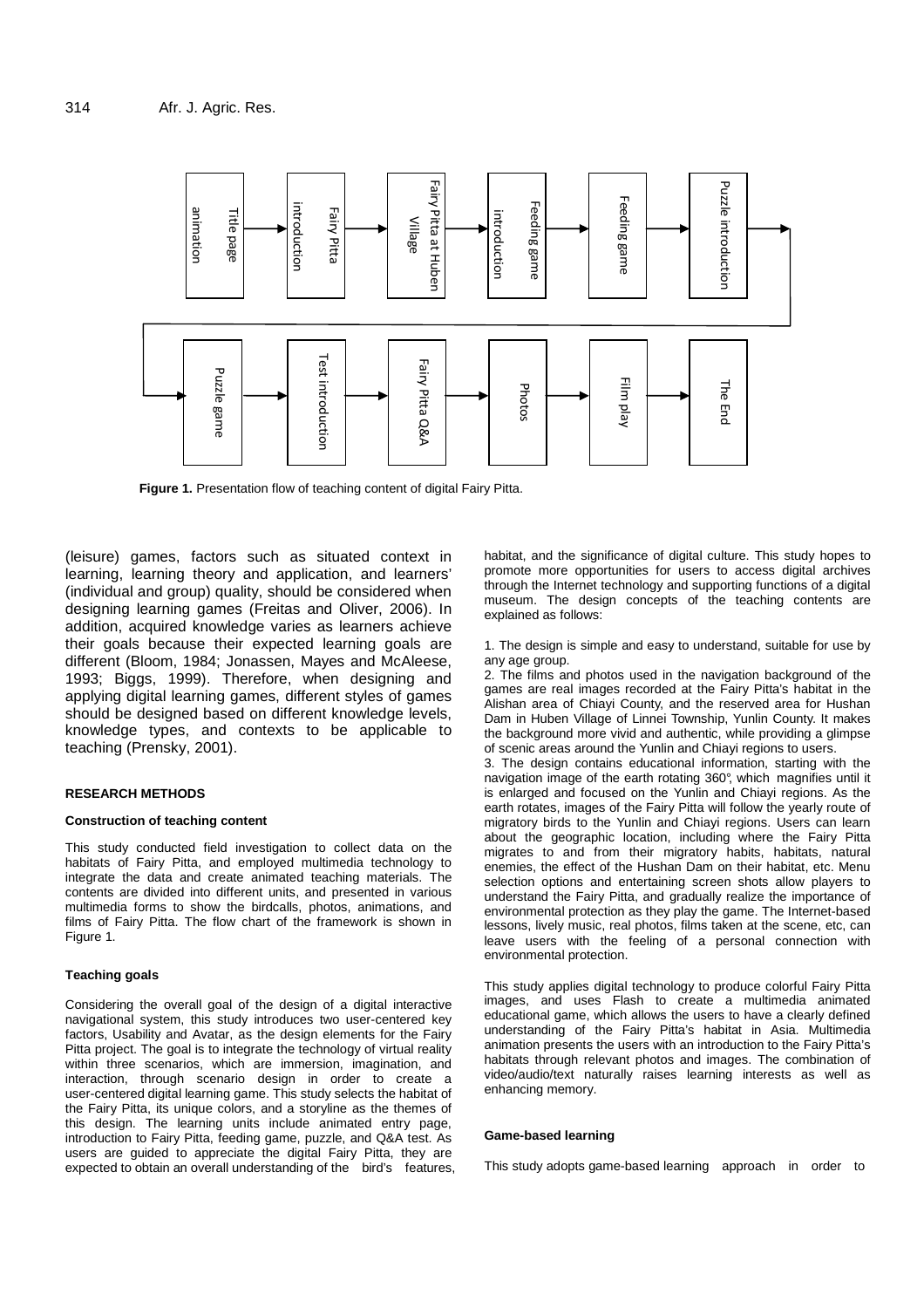

**Figure 2.** Feeding game structure.

deepen users' perception and learning interests on digital ecological learning. The units include the Feeding Game, as shown in Figure 2, the Food of Fairy Pitta, and Feeding the Fairy Pitta Game, which allow learners to learn about Fairy Pitta in a pleasant gaming environment. Moreover, this study designs a puzzle with the body parts of the Fairy Pitta to deepen the learners' understanding. Figure 3 shows the puzzle game structure.

#### **Online test**

A multimedia test system can quickly and accurately examine students' attained competence, reduce their fear of taking tests, and provide them with proper assistance. Tests can help learners to understand how well they have learned, and help teachers to know how well the learners have learned. In order to allow learners to think and reply in an effective time frame, a 100-s countdown is designed. Those who take the test are able to control their time and know how much time is left to answer. Figure 4 shows the online test structure.

#### **Survey on multimedia ecological teaching materials**

The "Survey on Ecological Teaching material for Multimedia Digital



**Figure 3.** Puzzle game structure.

Learning" is developed by this study. It is based on a five-point Likert scale, and includes four dimensions and 43 items, of which, 10 items are in reference to multimedia ecological knowledge, 6 items are in reference to multimedia learning skills, 8 items are in reference to multimedia learning motives, and 19 items are in reference to the propriety of the teaching materials. In addition, there is one open-ended question. Statistical methods include descriptive statistics, Pearson correlations, and factor analysis.

#### **RESULTS**

#### **Sample description**

The subjects of this study were freshmen and sophomores of the National Chiayi University. After they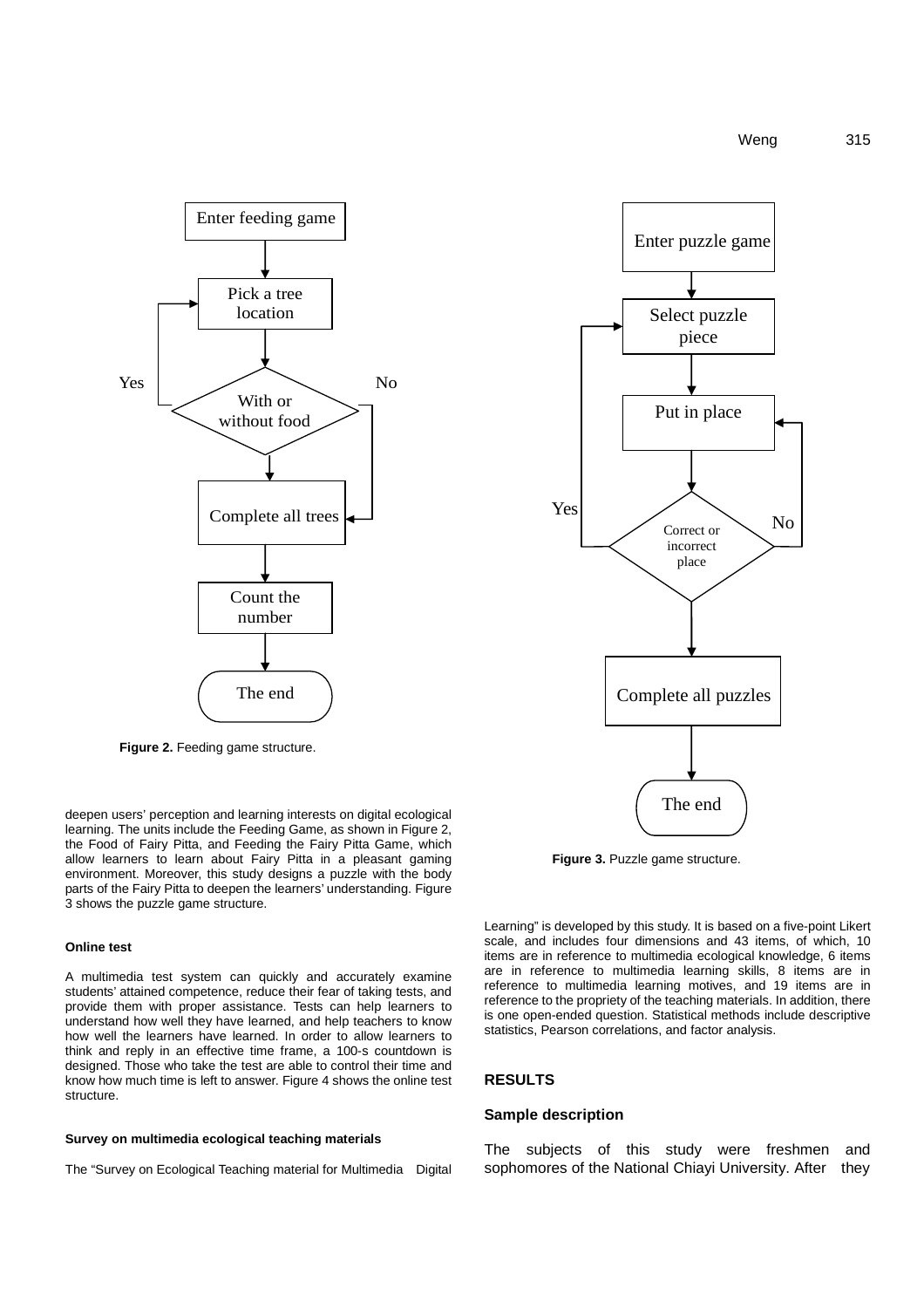

**Figure 4.** Online test structure.

received instructions based on the multimedia ecological teaching materials, a questionnaire survey was conducted to discover their opinions on the teaching materials. A total of 272 valid samples were collected, including 94 males and 174 females. Their average age is 21; 251 own a computer, and 6 do not; 213 respondents reported that they use computer on a daily basis, 32 reported that they use it on a weekly basis, 8 reported that they seldom use it, while the remaining 19 gave no answers. The average hours for the completion of the computer lessons were between 2 and 3 h.

#### **Questionnaire reliability and validity**

### **Validity analysis**

There are three dimensions in the factor analysis model,

which are multimedia ecological knowledge, multimedia learning skills, and multimedia learning motives. The propriety of teaching materials is presented in the frequency table. Factor analysis is conducted to test the construct validity. First, the co-factors of the variables were extracted by principal axis factoring, and then the factors with an eigenvalue greater than 1 and screen plot were selected. The factors were rotated by direct oblimin of oblique rotations in order to determine construct validity of the questionnaire.

According to factor analysis, the KMO of the questionnaire is 0.878 > 0.5, the Bartlett Sphericity Test  $\chi^2$ is 3044.90, freedom is 276, and significance  $=0.000$  < 0.05. Thus, the factors of the questionnaire meet the criteria of stability and consistency.

#### **Reliability analysis**

The internal consistency of the questionnaire was tested by Cronbach's α and Pearson product-moment correlation. As Nunnally (1967) suggested,  $\alpha$  should be greater than 0.6. The  $\alpha$  of questionnaire items is 0.848 in the dimension of multimedia ecological knowledge, 0.916 in multimedia learning skill, and 0.858 in multimedia learning motives. The  $\alpha$  of the overall survey items is 0.886. In terms of the dimension and overall score, Pearson correlation coefficient is  $0.661$  to  $0.769$  (p < 0.01), reaching statistical significance (0.01). The Pearson coefficient between each dimension is 0.285 to 0.295, indicating good internal consistency reliability.

#### **Students' opinions on multimedia ecological teaching materials**

#### **Overall opinions of students**

This study analyzed students' overall opinions on multimedia ecological teaching material, and the propriety of the material based on descriptive statistics. Results are presented in Tables 1 and 2. As shown in Table 1, the average score for multimedia ecological knowledge is 4.09, indicating that students have positive response to the knowledge covered in the material; the average score for multimedia learning motives is 3.69, suggesting that students' learning motives are relatively weak; while the average score for multimedia ecological learning material is 3.89, revealing that students gave positive feedback on the teaching materials.

As for the percentage of the propriety of multimedia ecological teaching materials, elementary school (71.1%) is the most appropriate for using the multimedia digital ecological teaching material. If the multimedia ecological teaching material is directed at elementary school students, middle division (51.8%) is the most suitable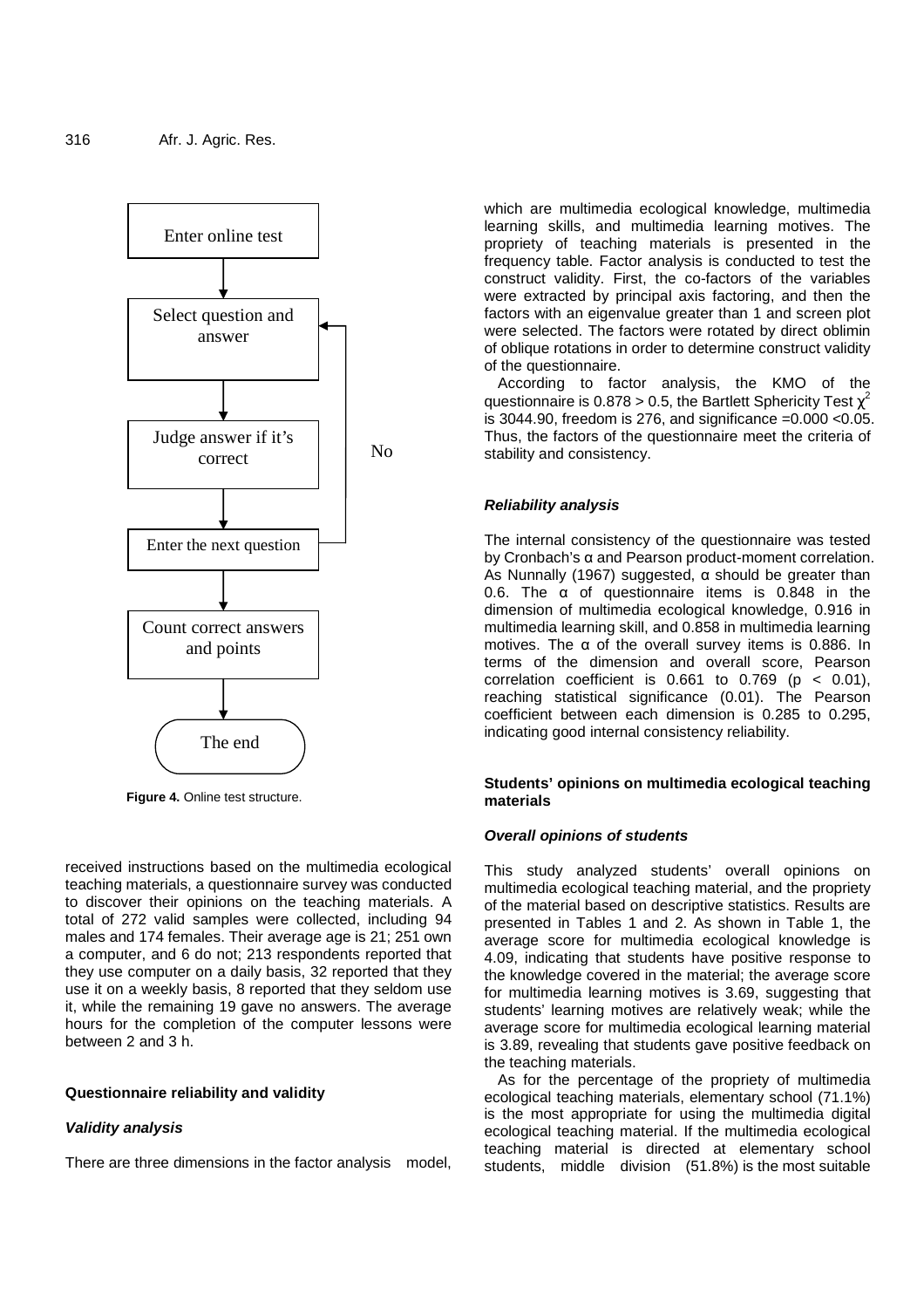**Table 1.** Students' overall opinions on multimedia ecological teaching material.

| <b>Dimension</b>                | Number of<br><b>auestions</b> | Number of<br>respondents | Average | <b>Standard</b><br>deviation | <b>Number</b><br>average |
|---------------------------------|-------------------------------|--------------------------|---------|------------------------------|--------------------------|
| Multimedia ecological knowledge | 9                             | 262                      | 36.87   | 5.11                         | 4.09                     |
| Multimedia learning skill       |                               | 272                      | 31.31   | 4.72                         | 3.91                     |
| Multimedia learning motives     |                               | 267                      | 22.18   | 3.80                         | 3.69                     |
| Αll                             | 23                            | 257                      | 90.40   | 9.87                         | 3.89                     |

**Table 2.** Percentage table of the propriety of multimedia ecological teaching materials.

1. What level of education is the most appropriate for using the multimedia digital ecological teaching material? Elementary school (71.1%); Junior high school (16.2%); Senior high school (6.3%); College (1.8%).

2. If the multimedia ecological teaching material is directed at elementary school students, which grade is the most suitable for the material? Low division (19.5%); Middle division (51.8%); High division (23.5).

How would you rate the coherence of the knowledge descriptions? Very coherent (2.9%); Coherent (37.9%); Moderate (52.9%); Incoherent (4.8%); Very incoherent (0%).

4. How would you rate the clarity regarding the sequence of the teaching materials? Very clear (5.9%); Clear (55.5%); Moderate (34.6%); Unclear (2.6%); Very unclear (0%).

5. How would you rate the fitness between the colors of the captions and the pictures? Very appropriate (9.9%); Appropriate (48.5%); Moderate (34.6%); Inappropriate (5.1%); Very inappropriate (0%).

6. How would you rate the propriety of the background pictures? Very appropriate (9.6%); Appropriate (51.5%); Moderate (37.1%); Inappropriate (0.4%); Very inappropriate (0%).

7. How would you rate the visual feelings? Very good (9.9%); Good (44.9%); Moderate (40.1%); Bad (3.7%); Very bad (0%).

8. How would you rate the audio effects? Very good (17.6%); Good (50.4%); Moderate (25.7%); Bad (4.0%); Very bad (0%).

9. How would you rate the clarity of the layout? Very clear (12.1%); Clear (51.5%); Moderate (32.7%); Unclear (2.2%); Very unclear (0%).

10. How would you rate the clarity of the main content? Very clear (16.9%); Clear (51.5%); Moderate (28.3%); Unclear (1.1%); Very unclear (0.4%).

11. How would you rate the attractiveness of the materials? Very attractive (8.5%); Attractive (36.8%); Moderate (44.9%); Unattractive (8.5%); Very unattractive (0%).

12. How would you rate the difficulty of the knowledge covered by the materials? Very difficult (1.8%); Somewhat difficult (5.5%); Moderate (59.9%); Simple (26.1%); Very simple (5.1%).

13. How would you rate the difficulty of using the materials? Very difficult (0.7%); Somewhat difficult (5.9%); Moderate (49.6%); Simple (33.5%); Very simple (8.5%).

14. How would you rate your understanding regarding the review questions? Well-understood (4.4%); Understood (36.4%); Moderate (52.2%); Poorly understood (5.1%); Barely understood (0.4%).

15. How would you rate your motivation to further understand the Fairy Pitta after reviewing the materials? Very strong (3.7%); Strong (31.3%); Neutral (57.0%); Weak (4.8%); Very weak (1.5%).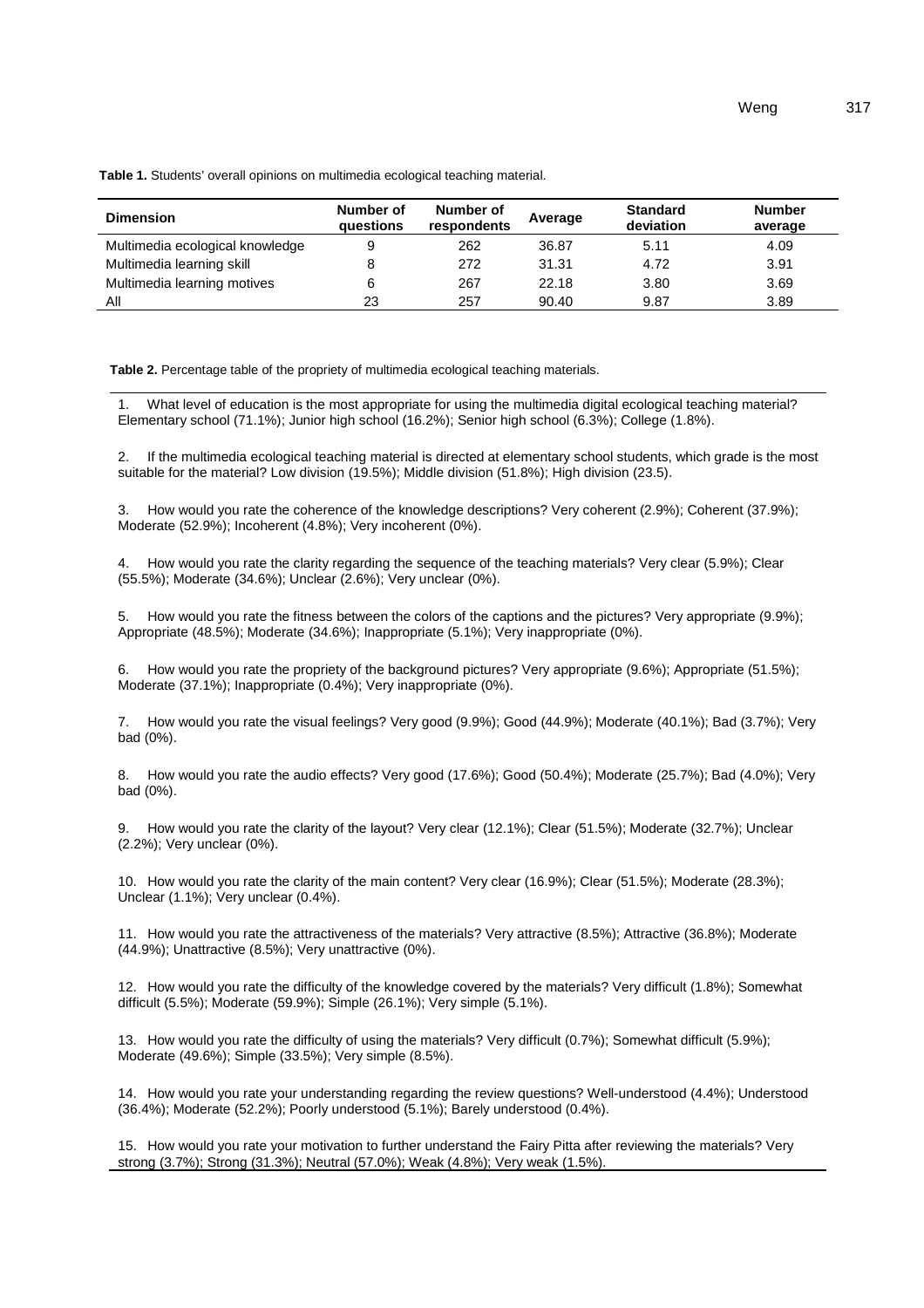#### **Table 2.** Contd.

16. How would you rate your motivation to use the materials? Very strong (4.4%); Strong (32.0%); Neutral (48.9%); Weak (11.0%); Very weak (2.2%).

17. How would you rate your motivation to let students use this material? Very strong (11.0%); Strong (43.8%); Neutral (39.0%); Weak (3.7%); Very weak (0.4%).

18. How would you rate the helpfulness of this material on improving parent-child interaction? Very helpful (14.7%); Helpful (56.3%); Moderate (24.6%); Unhelpful (2.9%); Extremely unhelpful (0%).

19. How would you rate the helpfulness of this material on improving peer interaction? Very helpful (6.6%); Helpful (41.9%); Moderate (39.7%); Unhelpful (8.8%); Extremely unhelpful (1.5%).

grade for the material. Most respondents (52.9%) rate moderate the coherence of the knowledge descriptions. Most respondents (55.5%) rate clear the clarity regarding the sequence of the teaching materials? Most respondents (48.5%) rate appropriate for the fitness between the colors of the captions and the pictures? Detailed information is reported in Table 2.

#### **CONCLUSION AND SUGGESTION**

Virtual reality technology provides an opportunity for the creation of digital animation of birds. By visualizing their flying and hopping movements, the digital learning platform becomes livelier, which results in raised public interest to participate in learning. Bitgood (1989) mentioned that the standard used to assess a navigation design should be in accordance with the assessment standards of being attractive, sustainable, comprehensive, and user-friendly. The game-based learning design theme of the Fairy Pitta is a real life habitat simulation, presented through virtual reality technology. It also provides theme subjects, such as feeding and puzzle games, which can strengthen thinking abilities and increase user attraction. In addition, other cultural artworks of past years are provided through multimedia presentation for users to better understand the living environment of the Fairy Pitta.

This study applies digital multimedia technology to design interactive games, online tests, and information content of the Fairy Pitta's habitat, which are simple and easy to understand, and can be used for teaching. This digital material is designed to combine the concept of environmental protection with geographical information, and demonstrates the feasibility of blending science education into teaching; moreover. Such material can teach the public about the Fairy Pitta, and the importance of its environmental protection. At the same time, families may enjoy the pleasure of taking a challenge and learning together through an entertaining process. In a computer-mediated environment, various factors including concentration, clear goals, instant and proper feedback, desire to control the game, proper challenges, playability, and applicability of the game can allow users to experience the flow of the game, while increasing their knowledge of environmental conservation and the ability to recognize the local geography of Yunlin and Chiayi Counties. This study also hopes to inspire more digital educational materials on the conservation of animals, as well as a multimedia encyclopedia on ecology. Moreover, by teaching students the value of the environment and nurturing positive attitudes toward it, they could appreciate nature and embrace environmental protection. Moreover, they could gain the ability to think independently on the environmental issue, develop good judgments, learn how to appreciate and accept different cultures, and how to care for different ecological groups. Connecting environment related experiences with learning activity renders lesson content relative to life.

Base on literature reviews and empirical investigation, this study probes into students' opinions on multimedia ecological teaching materials. Conclusions and suggestions for educators and researchers are as follows.

1. In general, students gave positive feedback on the multimedia ecological teaching materials;

2. Multimedia ecological teaching materials are appropriate for students;

3. The reliability and validity of the survey on ecological teaching materials for multimedia learning is good.

The suggestions for future studies are as follows: (1) As information technology develops, there is more software for the production of diverse digital teaching materials. The study suggests that researchers could try to use other software to conduct future analysis. (2) This study could employ only limited types of educational resources, and the subjects were limited to students of the National Chiayi University. Future studies can expand the sample